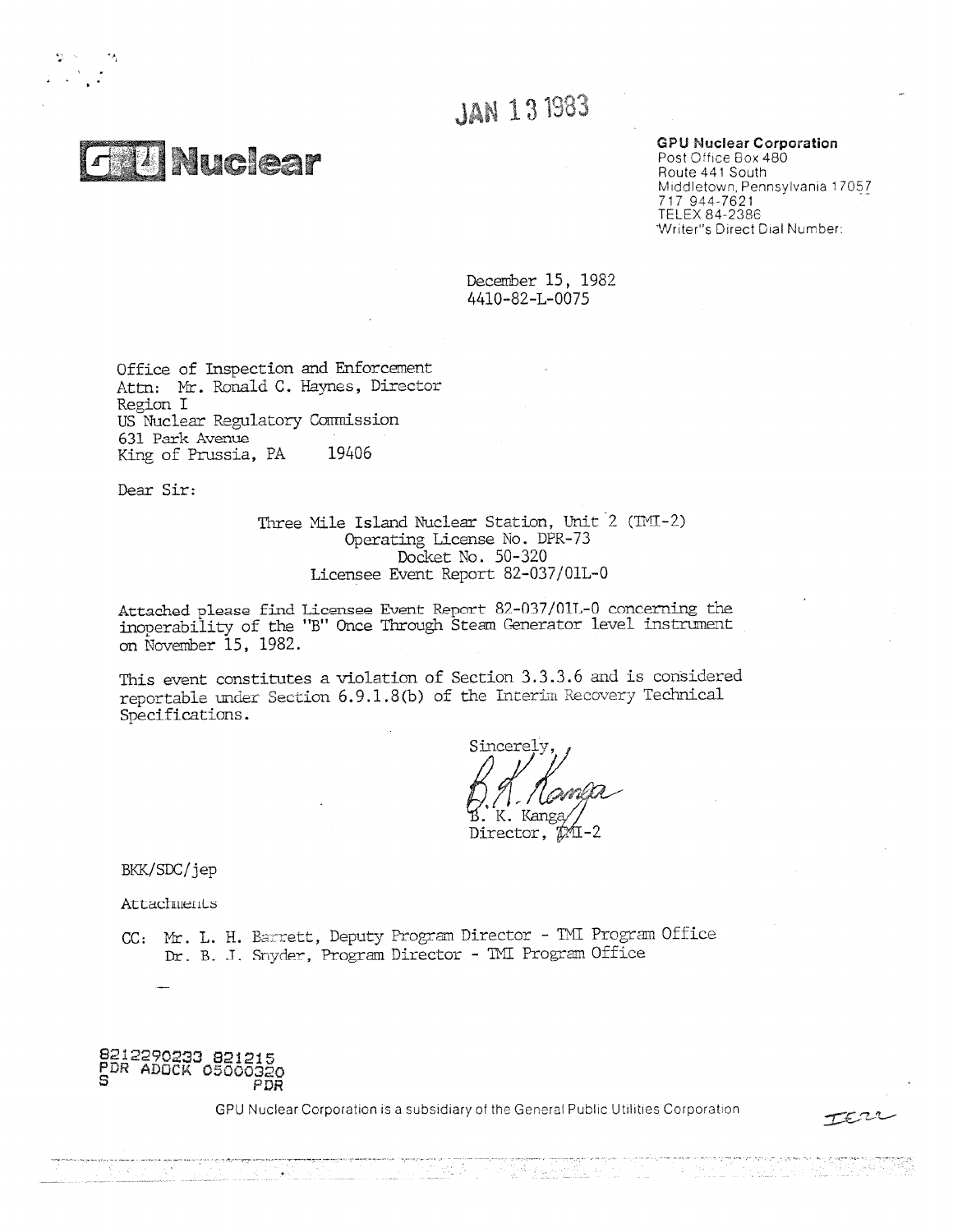| <b>NRG FORM.256</b><br>(7.77)           | Attachment 1<br>LICENSEE EVENT REPORT                                                                                                                                                                                                                                                                                                                                                                                                                                                                                                                                                                                                                                                                                                                                                             |
|-----------------------------------------|---------------------------------------------------------------------------------------------------------------------------------------------------------------------------------------------------------------------------------------------------------------------------------------------------------------------------------------------------------------------------------------------------------------------------------------------------------------------------------------------------------------------------------------------------------------------------------------------------------------------------------------------------------------------------------------------------------------------------------------------------------------------------------------------------|
|                                         | 4410-82-L-0075<br>CONTROL BLOCK:<br>(PLEASE PRINT OR TYPE ALL REQUIRED INFORMATION)<br>〔1〕                                                                                                                                                                                                                                                                                                                                                                                                                                                                                                                                                                                                                                                                                                        |
|                                         | $[0]$ $[0]$ $[0]$ $[0]$ $[0]$ $ [0]$ $[0]$ $[0]$<br>0<br>01<br>$\left(5\right)$<br>$\overline{2}$<br><b>LICENSE NUMBER</b><br>LICENSEE CODE                                                                                                                                                                                                                                                                                                                                                                                                                                                                                                                                                                                                                                                       |
| CON'T<br>$0 \mid 1$<br> 0 2             | $(7)$ [1  1<br>$\mathbf{0}$<br>2<br>8<br>Ķб<br><b>SOURCE</b><br>69<br><b>EVENT DATE</b><br><b>REPORT DATE</b><br><b>EVENT DESCRIPTION AND PROBABLE CONSEQUENCES (10)</b><br>At 1345 hours on 11/15/82, the Unit 2 "B" Once Through Steam Generator (OTSG) level                                                                                                                                                                                                                                                                                                                                                                                                                                                                                                                                   |
| $0 \mid 3$                              | indication failed low. This condition resulted in the level indication being declared                                                                                                                                                                                                                                                                                                                                                                                                                                                                                                                                                                                                                                                                                                             |
| $\overline{\mathbf{A}}$<br>$\mathbf{o}$ | inoperable. This placed the unit in the Action Statement of Tech Spec Limiting                                                                                                                                                                                                                                                                                                                                                                                                                                                                                                                                                                                                                                                                                                                    |
| $0$   $5$                               | Conditions for Operation 3.3.3.6, Table 3.3-10. The "B" OTSG level indication was                                                                                                                                                                                                                                                                                                                                                                                                                                                                                                                                                                                                                                                                                                                 |
| $0$ $6$                                 | returned to service at 1537 hours on November 15, 1982. This event is reportable                                                                                                                                                                                                                                                                                                                                                                                                                                                                                                                                                                                                                                                                                                                  |
| $\overline{7}$<br>$\circ$ 1             | pursuant to Tech 6.9.1.8(b). This event had no effect on the plant, its operation, or                                                                                                                                                                                                                                                                                                                                                                                                                                                                                                                                                                                                                                                                                                             |
| 8                                       | the health and safety of the public.                                                                                                                                                                                                                                                                                                                                                                                                                                                                                                                                                                                                                                                                                                                                                              |
| 8<br>-9<br>$\cdot$ 0 $\cdot$            | 80<br>9<br><b>SYSTEM</b><br>CAUSE<br>CAUSE<br>COMP.<br>VALVE<br><b>SUBCODE</b><br>COMPONENT CODE<br>CODE<br>CODE<br>SUBCODE<br>SUBCODE<br>TI RI<br>E<br>(11<br>12<br>(13)<br>SI<br>-U l<br>z.<br>X.<br>(16)<br>(15<br>19<br>18<br><b>REVISION</b><br><b>OCCURRENCE</b><br><b>SEQUENTIAL</b><br>REPORT<br>EVENT YEAR<br><b>REPORT NO.</b><br>CODE<br>TYPE<br>LER/RO<br>NO.<br>(17<br>$\mathbf{2}^-$<br><b>REPORT</b><br>Ü<br><b>NUMBER</b><br>26<br>28<br>29<br>30<br>ACTION FUTURE<br>TAKEN ACTION<br>EFFECT<br>PRIME COMP.<br>COMPONENT<br><b>SHUTDOWN</b><br>ATTACHMENT<br>SUBMITTED<br>NPRD-4<br>HOURS $(22)$<br>ON PLANT<br>FORM SUB.<br><b>METHOD</b><br><b>SUPPLIER</b><br>MANUFACTURER<br>0101<br>01<br>(21<br>(20)<br>$\int (24)$<br>$\frac{9}{2}$ (26)<br>[(18<br>(23)<br>$^{(25)}$<br>A |
| $\circ$                                 | CAUSE DESCRIPTION AND CORRECTIVE ACTIONS (27)<br>Investigation could determine no cause for the loss of indication. The instrumentation                                                                                                                                                                                                                                                                                                                                                                                                                                                                                                                                                                                                                                                           |
| 1                                       | <u>I was verified operable and returned to service at the time specified above.</u><br>New                                                                                                                                                                                                                                                                                                                                                                                                                                                                                                                                                                                                                                                                                                        |
| 1 <sup>2</sup>                          | level instrumentation for the "A" and "B" OTSG's is being developed. It is anticipated                                                                                                                                                                                                                                                                                                                                                                                                                                                                                                                                                                                                                                                                                                            |
|                                         | these indicators will be available by early March 1983.                                                                                                                                                                                                                                                                                                                                                                                                                                                                                                                                                                                                                                                                                                                                           |
| a<br>8.                                 | - 9                                                                                                                                                                                                                                                                                                                                                                                                                                                                                                                                                                                                                                                                                                                                                                                               |
| 5                                       | 80<br>METHOD OF<br>FACILITY<br>(30)<br><b>OTHER STATUS</b><br>% POWER<br>DISCOVERY<br>(32)<br><b>STATUS</b><br>DISCOVERY DESCRIPTION<br>$0   0  $ (29) Recovery mode<br>Operator observation<br>$\mathbf{A}$<br>31 )<br>12 <sup>2</sup><br>10<br>13<br>45<br>80                                                                                                                                                                                                                                                                                                                                                                                                                                                                                                                                   |
| 6                                       | ACTIVITY CONTENT<br>AMOUNT OF ACTIVITY (35)<br>LOCATION OF RELEASE (36)<br>RELEASED OF RELEASE<br>z<br>'33)<br>Z.<br>[(34)]<br>N/A<br>N/A<br>10.<br>45<br>11<br>64<br>80                                                                                                                                                                                                                                                                                                                                                                                                                                                                                                                                                                                                                          |
|                                         | PERSONNEL EXPOSURES<br>DESCRIPTION <sup>(39)</sup><br>TYPE<br><b>NUMBER</b><br>0<br>38.<br>N/A                                                                                                                                                                                                                                                                                                                                                                                                                                                                                                                                                                                                                                                                                                    |
| 8.                                      | 9<br>13<br>12<br>80<br>PERSONNEL INJURIES<br>DESCRIPTION <sup>(41)</sup><br><b>NUMBER</b><br>0<br>$\Omega$<br>N/A<br>'40.                                                                                                                                                                                                                                                                                                                                                                                                                                                                                                                                                                                                                                                                         |
|                                         | 9<br>11.<br>- 12<br>80<br>LOSS OF OR DAMAGE TO FACILITY<br>(43<br>TYPE<br>DESCRIPTION                                                                                                                                                                                                                                                                                                                                                                                                                                                                                                                                                                                                                                                                                                             |
|                                         | N/A<br>10<br>80                                                                                                                                                                                                                                                                                                                                                                                                                                                                                                                                                                                                                                                                                                                                                                                   |
|                                         | 8212290240 821215<br>PUBLICITY<br>NRC USE ONLY<br>DESCRIPTION <sup>(45)</sup><br>PDR ADOCK 05000320<br><b>ISSUED</b><br>PDR<br>[(44)]<br>N<br>G<br>10<br>68<br>69<br>$80 -$                                                                                                                                                                                                                                                                                                                                                                                                                                                                                                                                                                                                                       |
|                                         | $\tilde{\circ}$<br>$\circ$<br>Steven D. Chaplin<br>$(717)$ 948-8461<br>NAME OF PREPARER<br>PHONE<br>o<br>Ó                                                                                                                                                                                                                                                                                                                                                                                                                                                                                                                                                                                                                                                                                        |
|                                         |                                                                                                                                                                                                                                                                                                                                                                                                                                                                                                                                                                                                                                                                                                                                                                                                   |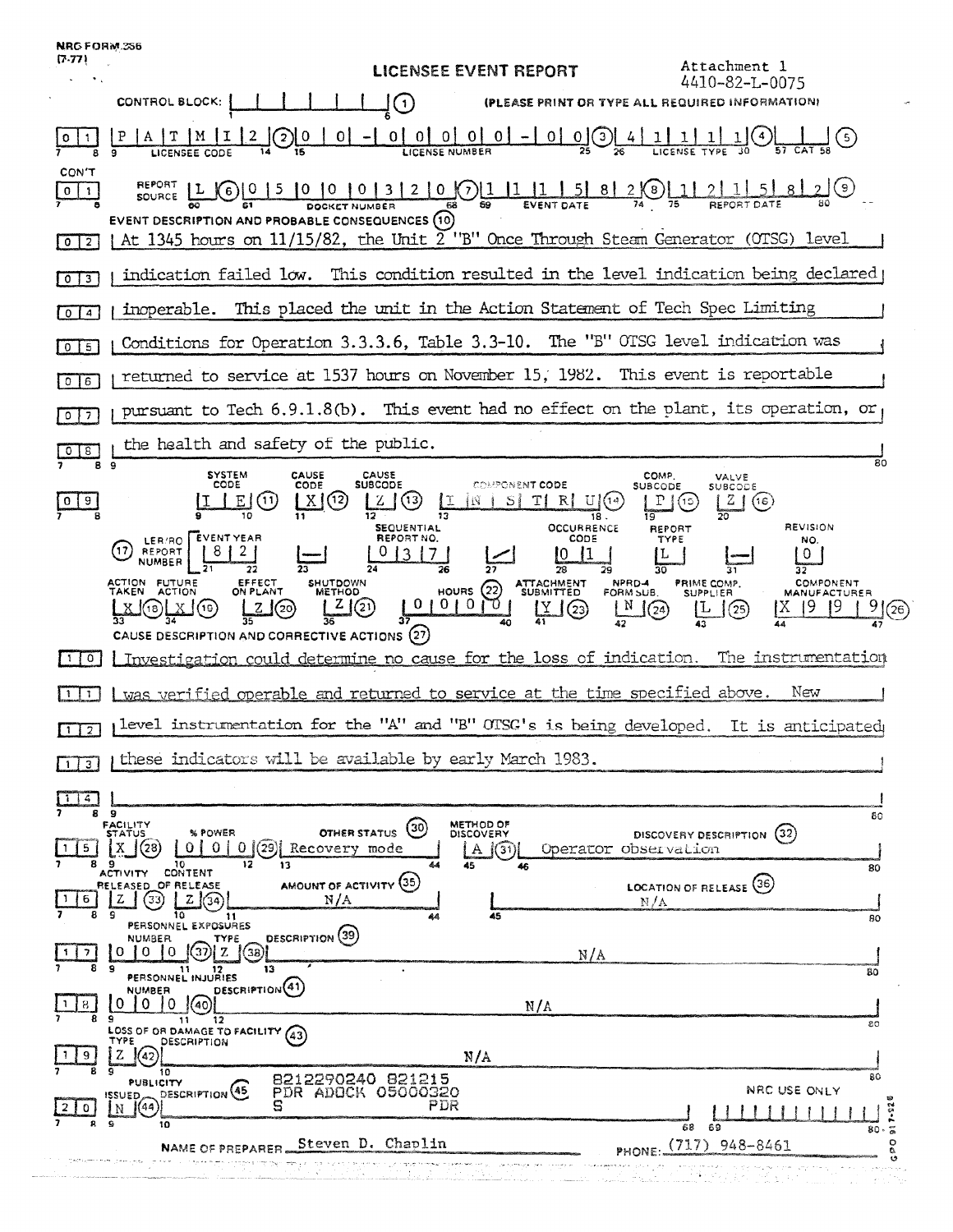# LICENSEE EVENT REPORT NARRATIVE REPORT LER 82-037/01L-0 EVENT DATE - November 15, 1982

#### I. EXPLANATION OF OCCURRENCE

At 1345 hours on November 15, 1982, the Unit 2 "B" Once Through Steam Generator (OTSG) level indication failed low. This condition resulted in the level indication being declared inoperable. This placed the unit in the Action Statement of Technical Specification Limiting Conditions for Operation 3.3.3.6, Table 3.3-10.

The "B" OTSG level indication was returned to service at 1537 hours on November 15, 1982. This event is reportable pursuant to Tech Spec 6.9.1.8(b).

#### II. CAUSE OF THE OCCURRENCE

The cause of the event could not be accurately and unquestionably determined. Several possible causes are:

- 1. a loose power supply fuse
- 2. a loose power supply wall plug
- 3. a transient electrical phenomena associated with the power supply

For a description of the investigation, please reference the Immediate Corrective Action Section.

## III. CIRCUMSTANCES SURROUNDING THE OCCURRENCE

At the time of the occurrence, the Unit 2 facility was in a long-term cold shutdown state. The reactor decay heat was being removed via loss to ambient. Throughout the event there was no effect on the Reactor Coolant System or the core.

#### IV. CORRECTIVE ACTIONS TAKEN OR TO BE TAKEN

# Immediate

The immediate action was to request I&C Maintenance to investigate and repair. An I&C Technician was dispatched to investigate. Upon arriving at the "B" OTSG level indication power supply, the Technician took a potential (voltage) reading across the leads. A zero potential reading was obtained. The power supply was then deenergized. A visual check was made of the power supply fuse and outlet cord. The fuse was verified as satisfactory and the plug was replaced in the outlet to ensure a good "contact". The power supply breaker was checked. The "B" and "A" OTSG indication are powered off the same breaker, thus ruling out a breaker problem. A caution tag was placed on this breaker to preclude inadvertent tripping of the breaker. The Tech then reenergized the "B" OTSG level indication power supply and reaeasured the potential across its leads. This time (+) positive voltage was obtained. The rest of the level indication instrurentation was verified as operable. The Tech did report that the power supply seemed to be a bit overheated.

we can accept the second in appropriate that they are possible in coloridation making project on the first final straight of a straight of

والمالي والمستحدث والمستحدث المستحدث المتحدث فأقلب والاقتبار المتعاونة والمتأول والمتناول والمتناول والمستحدث والمتناولين